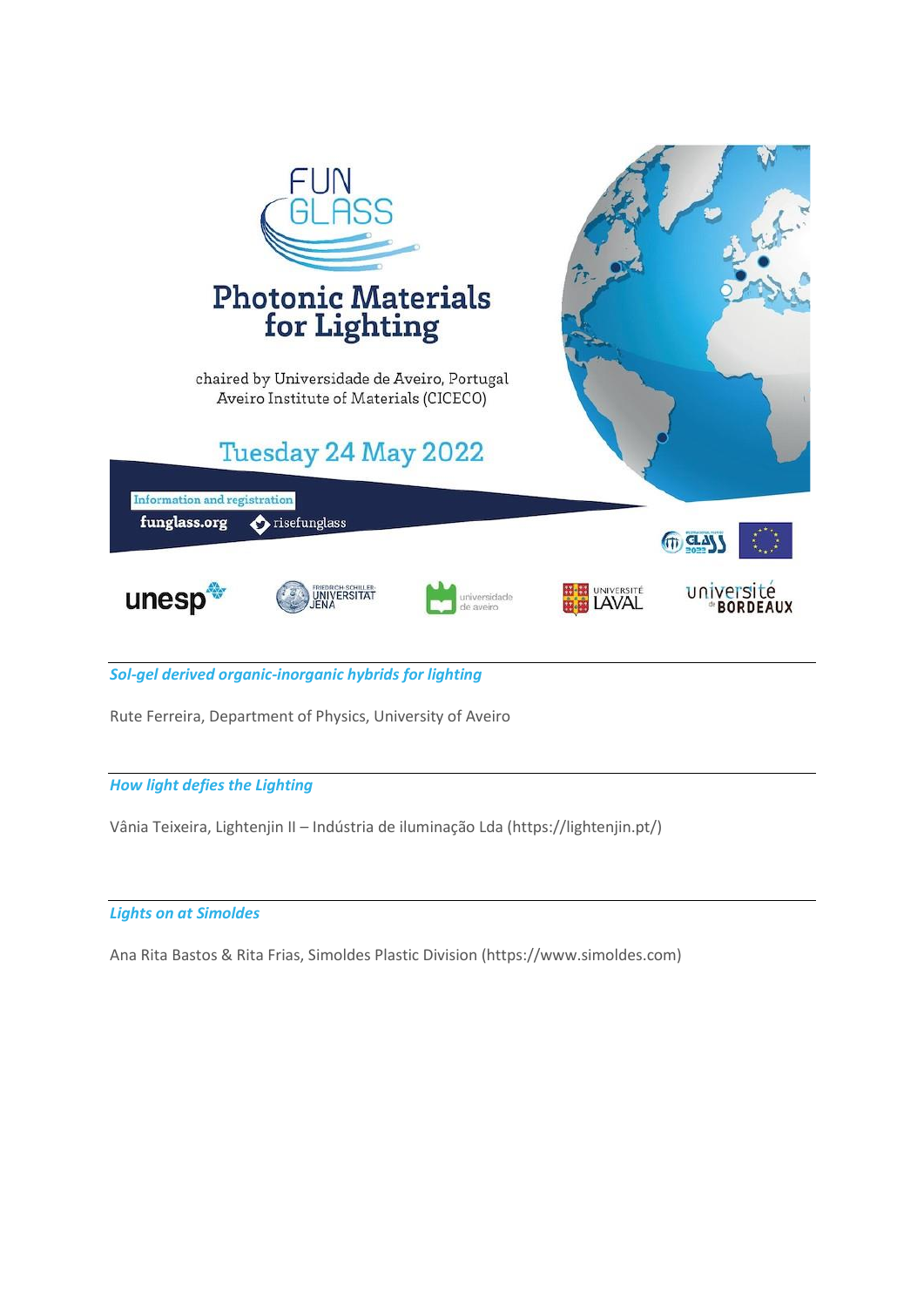# FUNGLASS DAYS – "Photonic Materials for Lighting"

## **Rute Ferreira, "Sol-gel derived organic-inorganic hybrids for lighting" , Department of Physics, University of Aveiro**

### **ABSTRACT**

White light-emitting diodes (WLEDs) revolutionized the lighting industry providing high energy efficiency, long lifetime and environmentally friendly properties. Despite the current maturity and reliability of the solid state-lighting, challenges include the control of the correlated color temperature (CCT), arising from the lack of red in the current design of commercial WLEDs. The recent development of efficient ultraviolet (UV) LEDs pushed forward the development of warmer WLEDs based on singlephase or mixtures of down-shifting phosphors. The contribution of boehmite nanoparticles and of polymeric and organic-inorganic coatings modified by lanthanides and dyes will be revisited. Examples include, nanoplates with quantum yields of 38% used to fabricate a WLED prototype with CCT= 6,111 K, sustainable WLEDs with tunable and enhanced color features based on flexible films of di-ureasil hybrids doped with carbon dots with tunable CCT from cold (5796 K) to warm (4228 K) white-light, and Eu(III)-based polymeric films with desirable features for coatings of deep-UV emitting LEDs toward multifunctional devices for plants circadian rhythm control applications.

### **BIO**

**Rute A. S. Ferreira** *got her PhD in Physics (2002), and the Agregação (habilitation) in Physics from the Universidade de Aveiro (UA), Portugal. Currently, she is an Associate Professor in the department of physics at UA. She is vice-director of CICECO – Aveiro Institute of Materials and a member of the general board of UA. Her current scientific interests are focused on the optoelectronic studies of organic/inorganic hybrids foreseeing applications in the fields of solid-state lighting, photovoltaics (luminescent solar concentrators and downshifting layers) and mobile optical sensing for the Internet of Things.*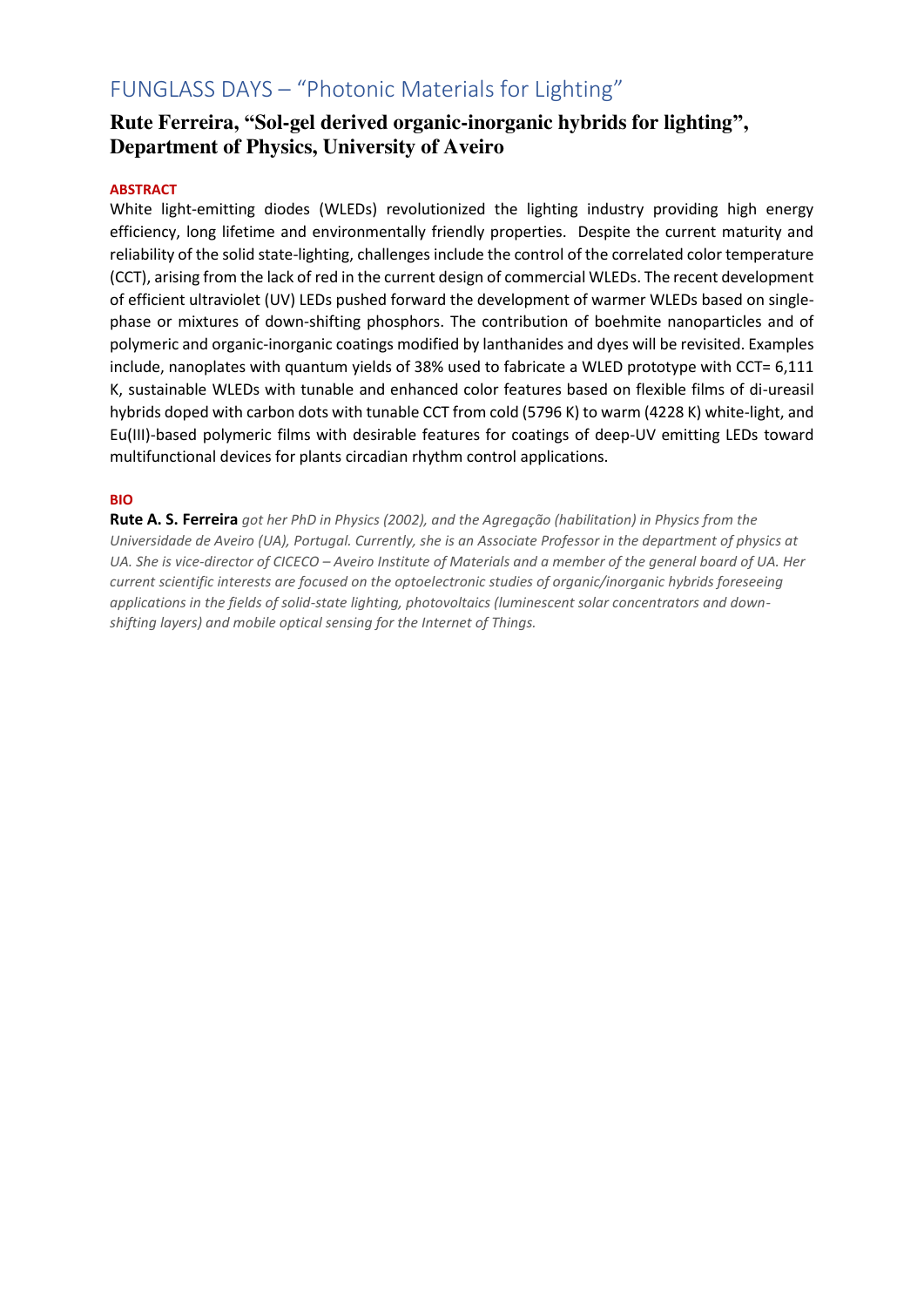# FUNGLASS DAYS – "Photonic Materials for Lighting"

## **Vânia Teixeira, "How light defies the Lighting" , Lightenjin II – Indústria de iluminação Lda [\(https://lightenjin.pt/\)](https://lightenjin.pt/)**

### **ABSTRACT**

During the last decade, the technological advances allowed different stages of maturity/complexity in lighting. Lighting, as a mandatory element that allows object visualization, in the absence of sunlight, has acquired several functions, such as, health and well-being, derived from technological advances. Today, solid state lighting (SSL) tecnology achieved efficiencies above 200 lm/W that can be used in areas such as sustainable growth of vegetables, replication of the quality of the colors and textures of objects under artificial lighting, sustainability and light energy to guarantee safety on the streets and regulation of the circadian rhythm becoming an element that act as a treatment for diseases.

### **BIO**

**Vânia Teixeira** *is graduated in Biomedical Engineering and Master in Micro/Nano Technologies from the University of Minho in Portugal. She received in 2016 her PhD in Physics from the University of Aveiro in Portugal and the University of Montpellier in France. Between 2009 and 2016 worked on the synthesis of new silsesquioxane organic-inorganic bridge bridging hybrid materials, and characterized the local structure and photoluminescence properties overlooking potential applications in the field of green photonics, namely in solidstate lighting and luminescent solar concentrators. Derived from this work, 17 articles have been published in international journals associated with the scientific index. In 2017 started a new project as R&D project coordinator at Lightenjin II - Indústria de Iluminação Lda in Águeda - Portugal. During the last 5 years, she was the responsible for the implementation of the NP4457 standard and R&D lighting projects.*